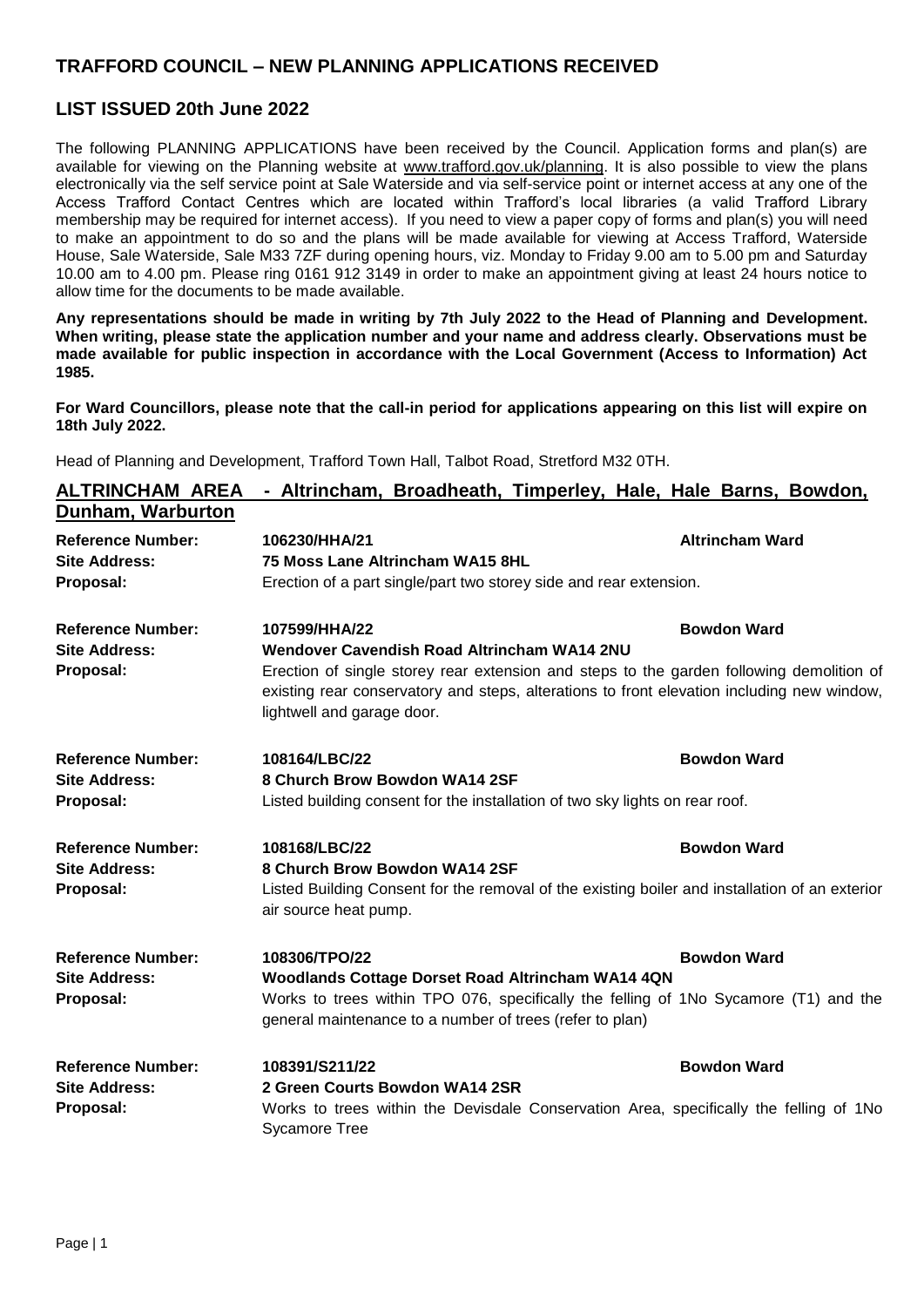| <b>Reference Number:</b><br><b>Site Address:</b><br>Proposal: | 108392/S211/22<br>Hanson House 3 Parklands Devisdale Road Altrincham WA14 2YB<br>Works to trees in The Devisdale Conservation Area, specifically the felling of 1No Cedar<br>(T4) and the general maintanance of a number of trees (refer to plan)                                                                                 | <b>Bowdon Ward</b>       |
|---------------------------------------------------------------|------------------------------------------------------------------------------------------------------------------------------------------------------------------------------------------------------------------------------------------------------------------------------------------------------------------------------------|--------------------------|
| <b>Reference Number:</b><br><b>Site Address:</b><br>Proposal: | 108402/S211/22<br><b>Northwold House Dorset Road Altrincham</b><br>Works to trees within The Devisdale Conservation Area, specifically the removal of 1No<br>Lime tree                                                                                                                                                             | <b>Bowdon Ward</b>       |
| <b>Reference Number:</b><br><b>Site Address:</b><br>Proposal: | 107580/HHA/22<br>23 Milner Avenue Altrincham WA14 5HS<br>Erection of single storey rear extension                                                                                                                                                                                                                                  | <b>Broadheath Ward</b>   |
| <b>Reference Number:</b><br><b>Site Address:</b><br>Proposal: | <b>Broadheath Ward</b><br>108196/ADV/22<br>Unit 4 Altrincham Retail Park George Richards Way Altrincham WA14 5GR<br>Advertisement consent for 1no. non illuminated fascia sign with halo illuminated<br>individually pined letters, 2no. internally illuminated Mulberry transom with illuminated<br>message and 1no. fascia sign. |                          |
| <b>Reference Number:</b><br><b>Site Address:</b><br>Proposal: | 108215/CPL/22<br>8 Brook Avenue Timperley WA15 6SJ<br>Application for Certificate of Lawful Development for erection of single storey rear<br>extension                                                                                                                                                                            | <b>Broadheath Ward</b>   |
| <b>Reference Number:</b><br><b>Site Address:</b><br>Proposal: | 107083/HHA/22<br>4 Bankside Hale Barns WA15 0SP<br>Remodelling existing dwelling including front extension, side and rear extensions<br>replacement windows, doors and rendering                                                                                                                                                   | <b>Hale Barns Ward</b>   |
| <b>Reference Number:</b><br><b>Site Address:</b><br>Proposal: | 108070/HHA/22<br><b>Hale Barns Ward</b><br>6 Green Lane Timperley WA15 7PF<br>Erection of a proposed two storey side extension and single storey rear extension with<br>new boundary treatments and internal alterations following demolition of existing garage.                                                                  |                          |
| <b>Reference Number:</b><br><b>Site Address:</b><br>Proposal: | 108200/S211/22<br>Rathgale South Road Hale Barns WA14 3HT<br>Works to trees within the Ashley Heath Conservation Area, specifically general<br>maintenance of a number of trees                                                                                                                                                    | <b>Hale Central Ward</b> |
| <b>Reference Number:</b><br><b>Site Address:</b><br>Proposal: | 108390/S211/22<br><b>Hale Central Ward</b><br>April Hollow Leicester Road Hale Altrincham WA15 9QA<br>Works to trees within South Hale Conservation Area, specifically general maintenance to a<br>number of trees (refer to plan)                                                                                                 |                          |
| <b>Reference Number:</b><br><b>Site Address:</b><br>Proposal: | 108071/HHA/22<br>61 Riddings Road Timperley WA15 6BS<br>Erection of two storey side and rear extension with part single storey rear and front<br>extension.                                                                                                                                                                        | <b>Timperley Ward</b>    |
| <b>Reference Number:</b><br><b>Site Address:</b><br>Proposal: | 107715/HHA/22<br>284 Brooklands Road Sale Manchester M23 9HB<br>Erection of single storey rear and side extension with associated external alterations                                                                                                                                                                             | <b>Village Ward</b>      |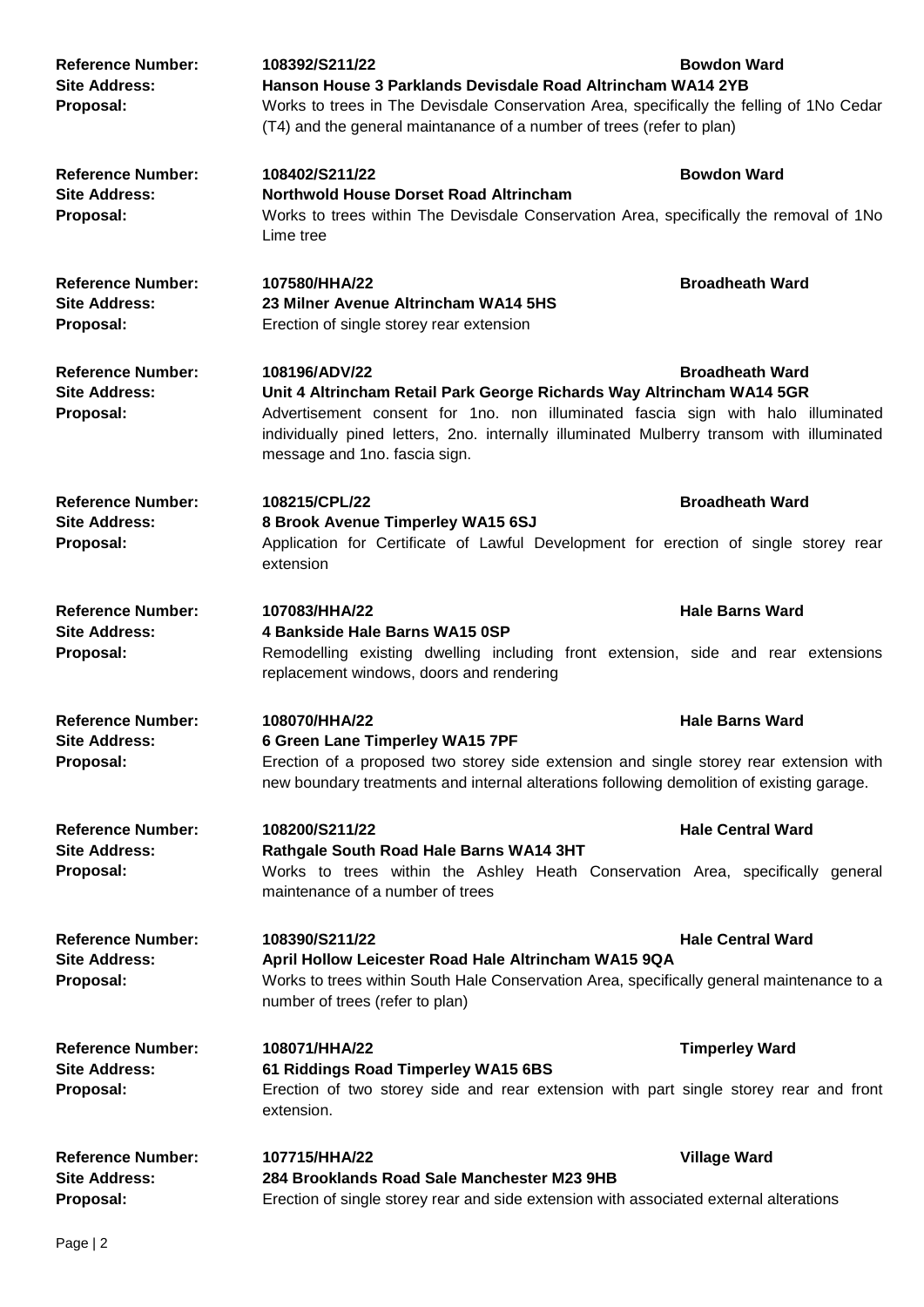| <b>Reference Number:</b> | 107739/HHA/22                                                                       | <b>Village Ward</b>          |
|--------------------------|-------------------------------------------------------------------------------------|------------------------------|
| <b>Site Address:</b>     | 77 Fairywell Road Timperley WA15 6XB                                                |                              |
| Proposal:                | Erection of a single storey rear and side extension.                                |                              |
| <b>Reference Number:</b> | 107898/HHA/22                                                                       | <b>Village Ward</b>          |
| <b>Site Address:</b>     | 28 Esher Drive Sale M33 3PE                                                         |                              |
| Proposal:                | Erection of two storey side extension.                                              |                              |
| <b>Reference Number:</b> | 108073/HHA/22                                                                       | <b>Village Ward</b>          |
| <b>Site Address:</b>     | 62 Hempcroft Road Timperley WA15 7JG                                                |                              |
| Proposal:                | Erection of single storey side extension.                                           |                              |
|                          | SALE AREA – Sale, Brooklands, Sale Moor, Ashton-Upon Mersey, Carrington, Partington |                              |
| <b>Reference Number:</b> | 107588/HHA/22                                                                       | <b>Ashton On Mersey Ward</b> |
| <b>Site Address:</b>     | 30 Hayling Road Sale M33 6GW                                                        |                              |
| Proposal:                | Erection of single storey front extension and internal remodelling.                 |                              |
| <b>Reference Number:</b> | 107590/HHA/22                                                                       | <b>Ashton On Mersey Ward</b> |
| <b>Site Address:</b>     | 3 Linden Avenue Sale M33 6RS                                                        |                              |

**Reference Number: 108317/TPO/22 Ashton On Mersey Ward Site Address: 5 Moss Lane Sale M33 6QD Proposal:** Works to trees within TPO 088, specifically the felling of 1No Ash tree

**Proposal:** Erection of single storey rear extension

**Reference Number: 107795/HHA/22 Brooklands Ward Site Address: 50 Craddock Road Sale M33 3GG Proposal:** Erection of single storey pitched roof rear/side wraparound extension.

**Reference Number: 108351/TPO/22 Partington Town Council Bucklow St Martins Ward Site Address: 2 Brook Farm Close Partington M31 4BN Proposal:** Works to trees within TPO 194, specifically the crown reduction of the Oak Tree by 20% and up to a 3m property clearance

**Reference Number: 107923/HHA/22 Sale Moor Ward Site Address: 94 Hoylake Road Sale M33 2YP Proposal:** Erection of two storey side extension and part single/part two storey rear extension

**Reference Number: 107978/HHA/22 Sale Moor Ward Site Address: 76 Old Hall Road Sale M33 2HZ Proposal:** Erection of a single storey side and rear extension with render to side and rear elevations.

**Reference Number: 108004/HHA/22 Sale Moor Ward Site Address: 11 Oban Drive Sale M33 2SY Proposal:** Erection of two storey side extension and part single/part two storey rear extension

**Reference Number: 108143/FUL/22 St Marys Ward Site Address: 216 Washway Road Sale M33 4RA Proposal:** Erection of two storey extension over existing rear single storey extension

## **STRETFORD AREA & URMSTON AREA – Stretford, Gorse Hill, Old Trafford, Trafford Park, Urmston, Flixton, Davyhulme**